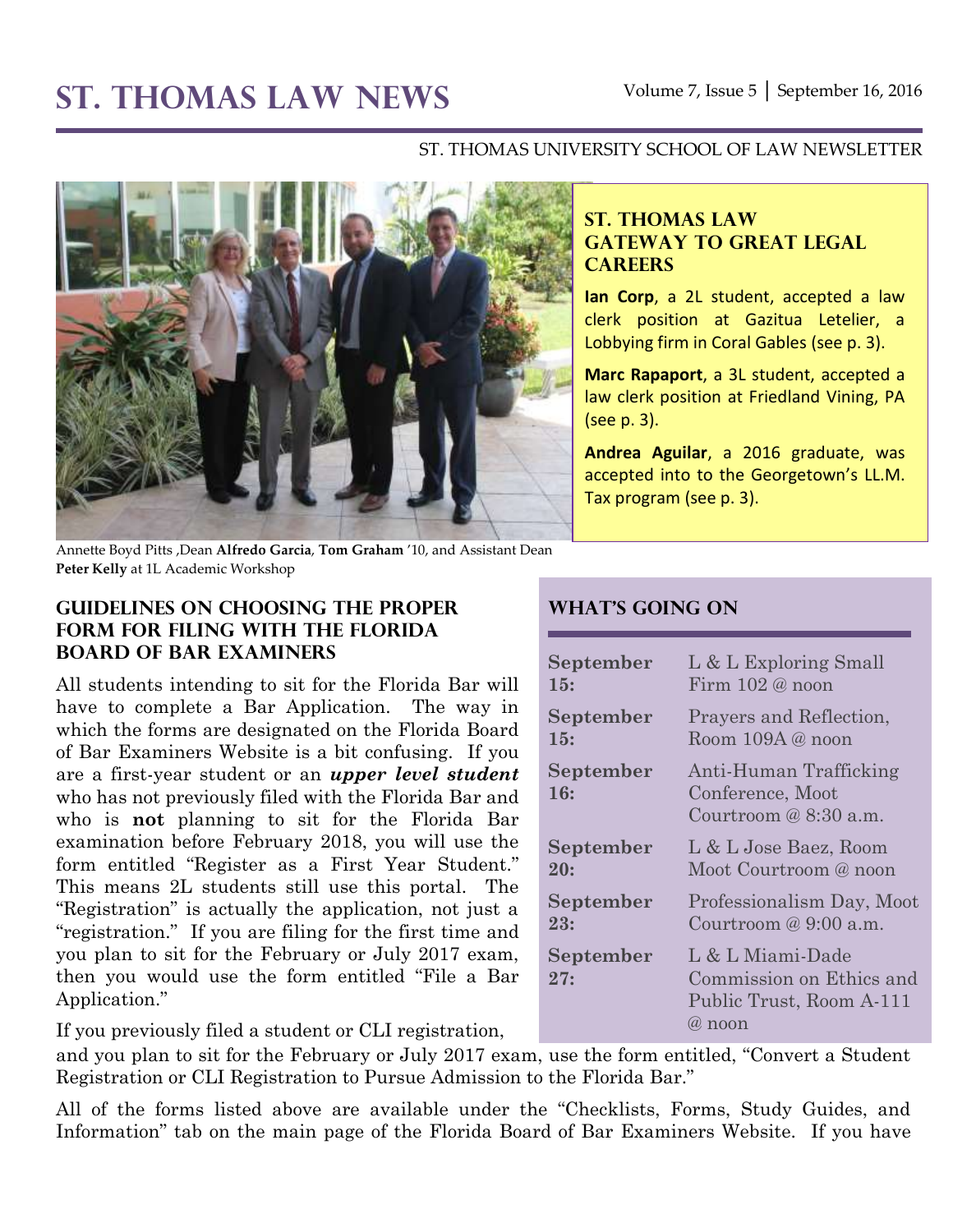any questions or need assistance, contact Assistant Dean **Barbara Singer** at [bsinger@stu.edu](mailto:bsinger@stu.edu) or Assistant Dean **John Hernandez** at [jhernandez@stu.edu](mailto:jhernandez@stu.edu)

Representative from the Florida Board of Bar Examiners will be making a presentation from 11:00 a.m. to 12:00 p.m. on Friday, September 23, 2016, in the Moot Courtroom. All 1L students are required to attend. Any 2L or 3L student who has not yet filed the bar application may want to attend as well. There is a question and answer session at the end of the presentation.

#### **HISPANIC NATIONAL BAR ASSOCIATION 5 TH ANNUAL ANTI-HUMAN TRAFFICKING CONFERENCE**

The Hispanic National Bar Association (HNBA) of Florida is hosting its 5th Annual Anti-Human Trafficking Conference at St. Thomas University School of Law on Friday, September 16, 2016, in the Moot Courtroom. The conference will cover the Congressional report on trafficking in Latin America, the relationship between environmental destruction and human trafficking, labor trafficking, the financial industry identifies patterns of money laundering by traffickers, the role of religious organizations for survivors, how hospitals are identifying victims of trafficking and protecting their medical information, the Women's Fund joins the fight against human trafficking in Florida, and a report regarding a recent study on human trafficking in the Congo.

Registration is free, and a light breakfast will be served. Florida Bar CLE credits will be available for attorneys attending the conference.

Please RSVP to: [mvargas@hinshawlaw.com](mailto:mvargas@hinshawlaw.com)

#### **December Graduation Information**

December graduation is scheduled for Saturday, December 17, 2016, at St. Thomas University, in the Fernandez Family Center for Leadership and Wellness, at 10:00 a.m. The Graduation Mass is scheduled for Friday, December 16, 2016 at 7:00 p.m. at St. Thomas University, in the Chapel of Saint Anthony.

Law School graduation registration is September 26 through 30, 2017, in the Registrar's Office. Joint degree students must register with both the law school and the university Registrar. The deadline to register with the University is September 30, 2016.

#### **First Lunch and Learn: U.S. Securities and Exchanges Commission**

The Office for Career Development began its 2016-2017 Lunch & Learns on August 23, 2016 by hosting the U.S. Securities and Exchange Commission. The speakers were Lisa T. Roberts, Chief, Attorney Advisor; and Jacqueline M. O'Reilly, Attorney with the SEC Miami Regional Office. They shared information on internship and employment opportunities including the Spring 2017 Honors Program



and the Summer 2017 Honors Program. More than 60 students were in attendance.

#### **Exploring Small Firm Practice**

The Office of Career Development presents… "Exploring Small Firm Practice" lunch and learn, on Thursday, September 15, 2016, in Room 102 at noon. Representatives from the Solo and Small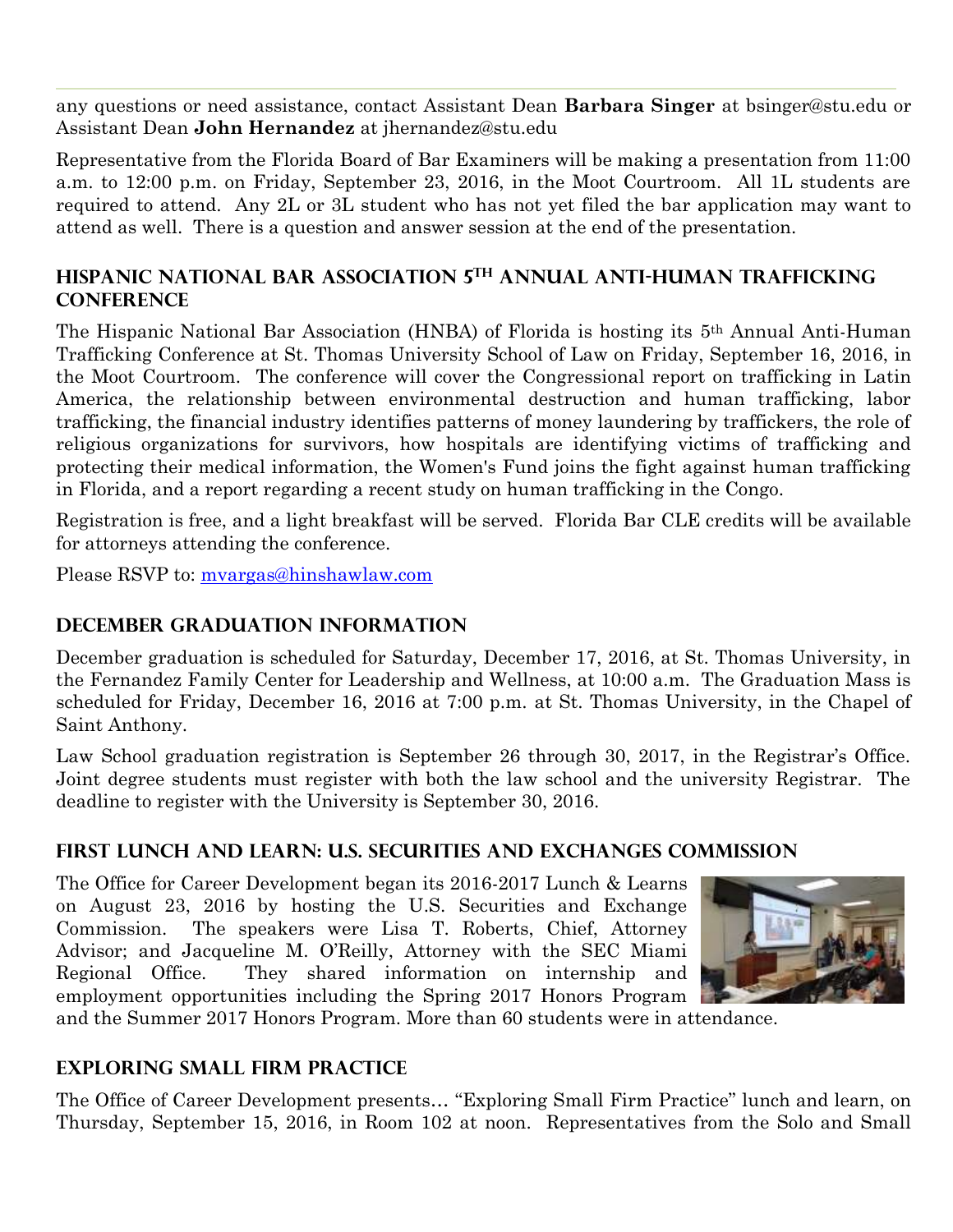Firm Section of the Florida Bar will give a brief overview of small firm practices. Please RSVP to Assistant Dean **Lourdes B. Fernandez** [atlbfernandez@stu.edu](mailto:atlbfernandez@stu.edu) if you would like to attend the meeting. Lunch will be provided.

## **Weekly Opportunity for prayer and reflection**

The St. Thomas More Catholic Law Society invites the law school community to gather for a few moments of prayer and reflection every Thursday at noon, for 10 minutes, in Room 109A (seminar room in the rear of the law library). All faiths are welcomed for prayer, reflection, and meditation.

## **21st Annual Business Law Section Labor Day Retreat**

Four St. Thomas Law students, **Robert Ibarra** (3L), **Yamila Lorenzo** (2L), **Leighton Regis** (3L), and **Jeremy Solorzano** (3L) attended the 21st Annual Business Law Section 2016 Labor Day Retreat in Naples. Their attendance was made possible by the generous financial contributions of The Business Law Section of the Florida Bar's Scholars Program and St. Thomas Law. The students participated in workshops, meetings, receptions, and dinners regarding "business" related topics. They networked and made a substantial number of connections.



Pictured: Robert Ibarra, Jeremy Solorzano, Paul Singerman (Partner of Berger Singerman LLP), Yamila Lorenzo, and Leighton Regis.

### **STUDENT ACHIEVEMENTS**

**Ian Corp**, a 2L student, accepted a law clerk position at Gazitua Letelier, a lobbying firm in Coral Gables. Gazitua Letelier is a Miami Government Relations and Miami Lobbying firm serving elected officials, businesses, international clients, technology organizations, and trade associations.

**Marc Rapaport,** a 3L student, accepted a law clerk position at Friedland Vining, PA, a boutique intellectual property firm. Friedland Vining serves clients in advising, negotiating, and executing acquisition transactions involving patents, trademarks, copyrights, trade secrets, and domain names. It advises clients on how to obtain, protect, commercialize, and transfer intellectual property rights.

## **ALUMNI(AE) NEWS**

**Andrea Aguilar**, a 2016 graduate, was accepted into to Georgetown's LL.M. Tax program.

**Monika H. Entin**, a 2001 graduate, was promoted to Partner at Bercow Radell & Fernandez, one of South Florida's premier boutique law firms specializing in land use, zoning, and environmental matters. Entin's practice covers land use and zoning matters throughout Miami-Dade County, with a primary concentration in Miami Beach.

**Jenelle La Chuisa**, a 1994 graduate, opened her own practice in Miami. La Chuisa Law is located at 1001 Brickell Bay Drive. Jenelle's specialties include arbitration, business law, start-up services, commercial litigation, and appeals.

**Albert Li**, a 2015 graduate, has accepted an Associate position with Cole Scott & Kissane in Miami. A full-service law firm, Cole, Scott & Kissane, P.A., provides its clients with experienced